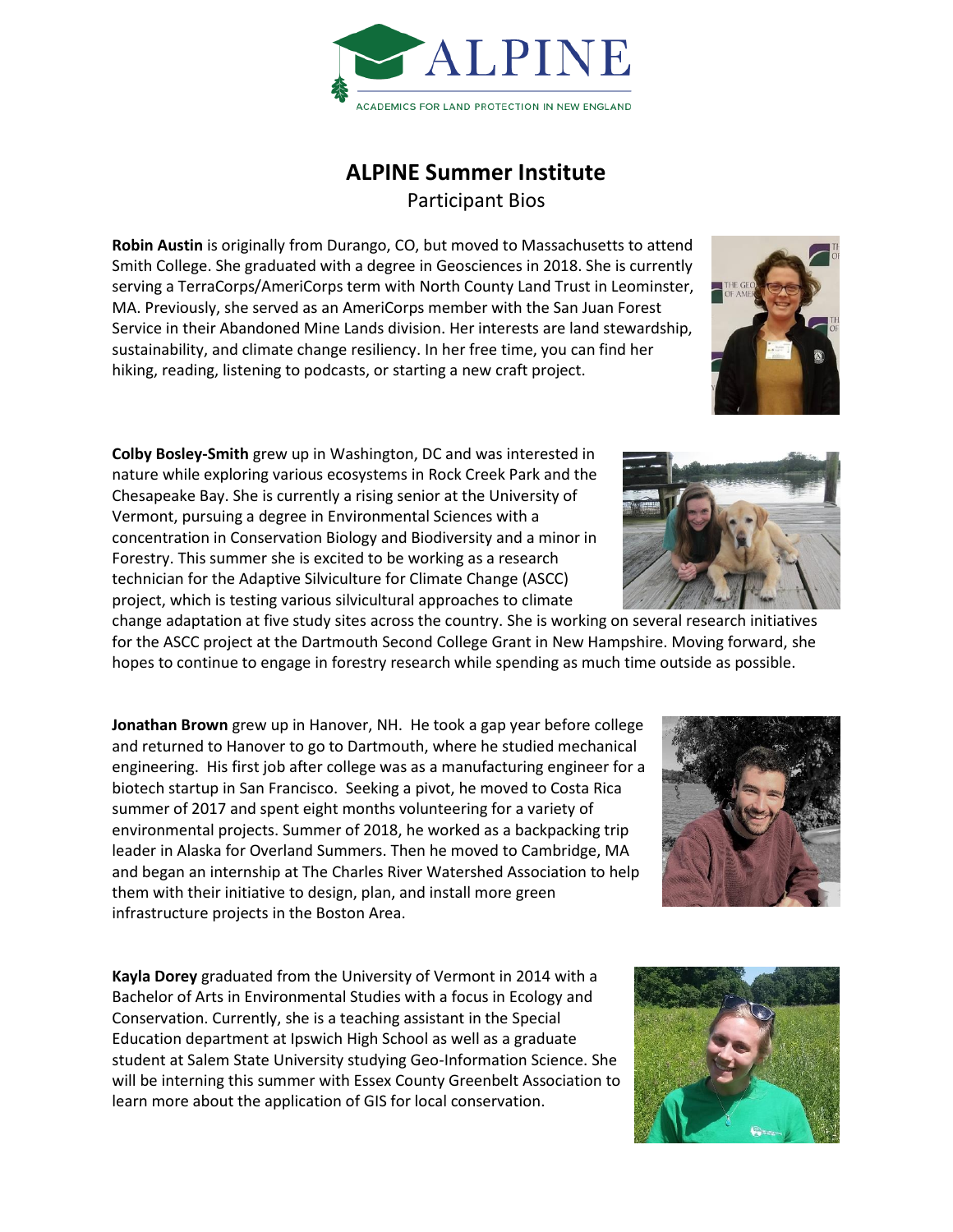**Jacob Freedman** is a rising Junior at Middlebury College in Vermont majoring in Environmental Studies and Geography. He is originally from Worcester, Massachusetts, and this community has inspired him to care about local conservation. He is a co-founder of the Wild Middlebury Project, an organization that seeks to connect and engage young people with local and place-based environmental initiatives. This summer, he will be working with ALPINE to create a toolkit for other colleges and universities to start similar organizations in their own communities. He is excited to attend the ALPINE Summer Institute and learn from my peers in conservation across New England. In his spare time, he enjoys teaching

skiing, exploring Addison county with his 7-year-old mentee, discussing local Worcester politics, and sharing in the passions and interests of others.

**Joe Hazleton** is graduating from the University of Michigan in August. He is originally from Arlington, MA, and is now living in northern Michigan studying plants, and later in the summer interning at the Kennebec Land Trust studying GIS and Abenaki culture in Maine. In the next few years, he'll try to find his way to grad school on the law and policy-side of environmentalism. For green free time reading, he digs Gary Snyder--The Real Work is worth flipping through if you ever catch it at a thrift store or library. He likes to swim and bike and run marathons, but triathlons sound a little extra, maybe one day.

**Katherine Lange** is a graduate student at the University of Connecticut pursuing her Master's in Public Administration with a concentration in environmental policy. She currently works as the Sandy Breslin Conservation Fellow for the Connecticut Land Conservation Council, where she assists with advocacy efforts on state policies, particularly within the land trust community. In the fall, she will begin working for the Connecticut Fund for the Environment/Save the Sound based in New Haven. She is from Lebanon, CT, earned a B.A. in Political Science and Human Rights from the University of Connecticut in 2018 and enjoys hiking and camping.

**Mattea Powers** grew up in Skowhegan, Maine and is a rising senior at Plymouth State University studying Environmental Science & Policy and earning a GIS certificate. As a reflection of these skills, she is currently interning at Harvard Forest in Petersham, Massachusetts. In the future, she is interested in pursuing a career in conservation ecology with an emphasis on GIS.